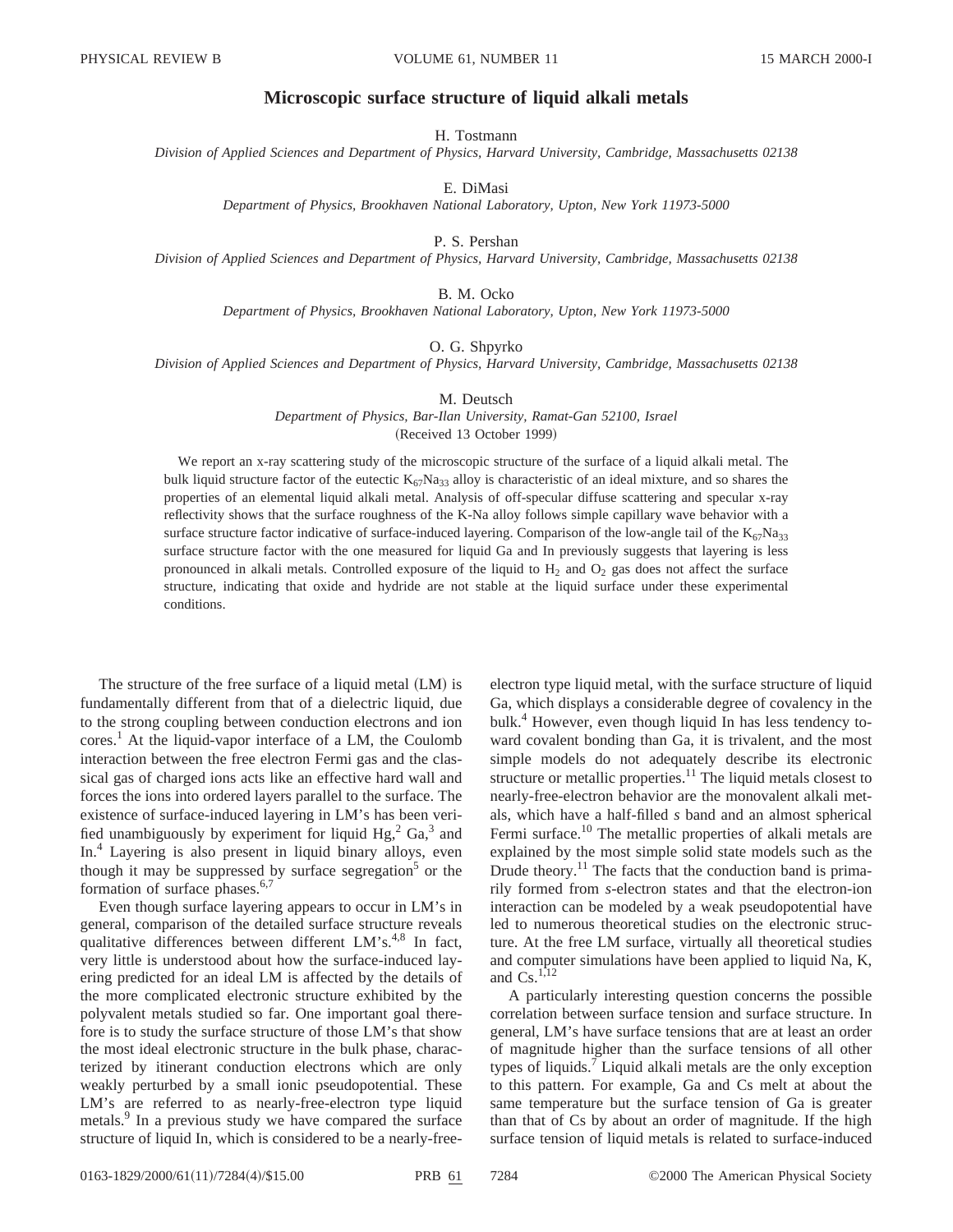

FIG. 1. (O) Static structure factor of liquid  $K_{67}Na_{33}$  as a function of the in-plane momentum transfer.  $(-)$  bulk structure factors of pure liquid K and Na from Ref. 14.

layering, it would be reasonable to expect that liquid alkali metals should display weak or no layering at the surface. This is contradicted by computer simulations showing pronounced layering for liquid  $Cs<sup>1</sup>$ .

The alkali alloy  $K_{67}Na_{33}$  is more suitable experimentally for such a study than are the elemental liquid alkali metals. Among these, Li deviates from nearly-free electron type behavior,  $^{11,13}$  while the high equilibrium vapor pressures of the other elemental alkali metals prevent the use of an ultrahigh vacuum (UHV) environment over a long period of time without noticeable evaporation of material. Experiments under UHV conditions are mandated by the high reactivity of liquid alkali metals toward water and oxygen.<sup>13</sup> When liquid K and Na are alloyed in the eutectic composition  $(67 \text{ at. } %$ K), however, a vapor pressure well below  $10^{-10}$  Torr is obtained. The low melting point of this alloy  $(-12.6 \degree C)$  is an additional advantage, since the thermal surface roughness is considerably reduced.4 This binary alloy appears to be well suited for emulation of the properties of an elemental liquid alkali metal. The total static structure factor  $S(q)$  of bulk liquid  $K_{67}Na_{33}$ , shown in Fig. 1, is characteristic of random mixing, without subpeak or asymmetry of the first peak.<sup>14</sup> The first peak of  $S(q)$  for the alloy lies between those of pure K and Na, as expected for an ideal mixture.<sup>14</sup> More importantly, the electronic structure of the homovalent K-Na alloys is as nearly-free-electron-like as the electronic structure of the pure components.<sup>15</sup> Even if there were some homocoordination or surface enrichment of K driven by the lower surface tension of K as compared to Na, it would not be discernible in our structural measurements, since x-ray scattering is sensitive to the distribution of the electron density, which is virtually identical for K and Na  $(0.25e/\text{\AA}^3$  and  $0.27e/\text{\AA}^3$ , respectively).

The eutectic alloy was prepared by mixing liquid K and Na in an inert atmosphere glove box  $(< 2$  ppm H<sub>2</sub>O,  $\leq$ 1 ppm O<sub>2</sub>). The alloy was transferred into a stainless steel reservoir and sealed with a Teflon O ring. The design of the reservoir is similar to the one used in recent Hg experiments.<sup>8</sup> The reservoir is connected to a stainless steel UHV valve which is attached to a UHV flange. This assembly was connected to the UHV chamber, which was baked out at 150 °C until a vacuum in the  $10^{-10}$  Torr range resulted. After reaching this pressure, the Mo sample pan  $(20)$  mm diameter, 1 mm depth) in the UHV chamber was sputtered clean with  $Ar^+$  ions. Sputtering removes the native Mo oxide layer and facilitates the wetting of the sample pan by the liquid alloy. After sputtering, the UHV valve to the reservoir was opened and the liquid alloy metered into the sample pan. As we will show below, our measurements under these conditions are consistent with a surface free of oxide on an atomic level.

Experiments were carried out using the liquid surface spectrometer at beamline X25 at the National Synchrotron Light Source, operating with an x-ray wavelength  $\lambda$ =0.65 Å and a resolution of  $\Delta q_z \approx 0.05$  Å<sup>-1</sup>. In the x-ray reflectivity geometry, incident angle  $\alpha$  and reflected angle  $\beta = \alpha$  are varied simultaneously with  $\beta$  detected within the plane of incidence. The background intensity, due mainly to scattering from the bulk liquid, is subtracted from the specular signal by displacing the detector out of the reflection plane by slightly more than one resolution width.<sup>4,5,16</sup> The specular reflectivity from the surface,  $R(q_z)$ , is a function of the normal component,  $q_z = (4\pi/\lambda)\sin \alpha$ , of the momentum transfer  $\vec{k}_{out} - \vec{k}_{in} = (0,0,q_z)$ .  $R(q_z)$  yields information about surface roughness and surface-normal structure and may be approximated as<sup>4</sup>

$$
R(q_z) = R_f(q_z) |\Phi(q_z)|^2 \left(\frac{q_{res}}{q_{max}}\right)^{\eta}
$$
 (1)

where  $R_f(q_z)$  is the Fresnel reflectivity of a flat, laterally homogeneous surface. The surface structure factor  $\Phi(q_z)$  is the Fourier transform of the gradient of the intrinsic surfacenormal density profile. The power-law term with  $\eta$  $=(k_B T/2\pi \gamma)q_z^2$  accounts for roughening of the intrinsic density profile by capillary waves (CW's). Scattering of x-ray photons by CW's outside the detector resolution *qres* results in a loss in observed intensity. The short-wavelength cutoff  $q_{max}$  is determined by the particle size *a* with  $q_{max}$  $\approx \pi/a$ . The observed reflectivity is reduced when either the temperature *T* is increased or the surface tension  $\gamma$  is reduced.

For off-specular diffuse scattering, the incoming angle  $\alpha$ is kept constant while  $\beta$  is varied, straddling the specular condition  $\alpha = \beta$ . The bulk diffuse background has to be subtracted from the measured overall intensity. An accurate description of the theoretical diffuse scattering requires inclusion of the contribution of the surface background to the off-axis background. $4,16$  The line shape of the diffuse scattering is determined principally by the power-law term in Eq. ~1!. Analysis of diffuse scattering gives access to in-plane correlations of the surface and surface inhomogeneities that might be present.<sup>16</sup> Simultaneous analysis of reflectivity and diffuse scattering allows for a consistent determination of surface roughness and structure. As has been pointed out recently,<sup>17</sup> it is only for  $\eta$ <2 that the reflected intensity displays the cusplike singularity centered at the specular condition  $\alpha = \beta$ . For  $\eta \ge 2$ , it is not possible to distinguish surface scattering from bulk diffuse scattering since both are dominated by correlations of the same length scale. The value of  $q_z$  at which  $\eta$  reaches the limit of 2 at room temperature is about 1.7  $\text{\AA}^{-1}$  for K<sub>67</sub>Na<sub>33</sub>.

Diffuse scattering measurements from the surface of  $K_{67}Na_{33}$  taken at different incoming angles  $\alpha$  [Fig. 2(a)]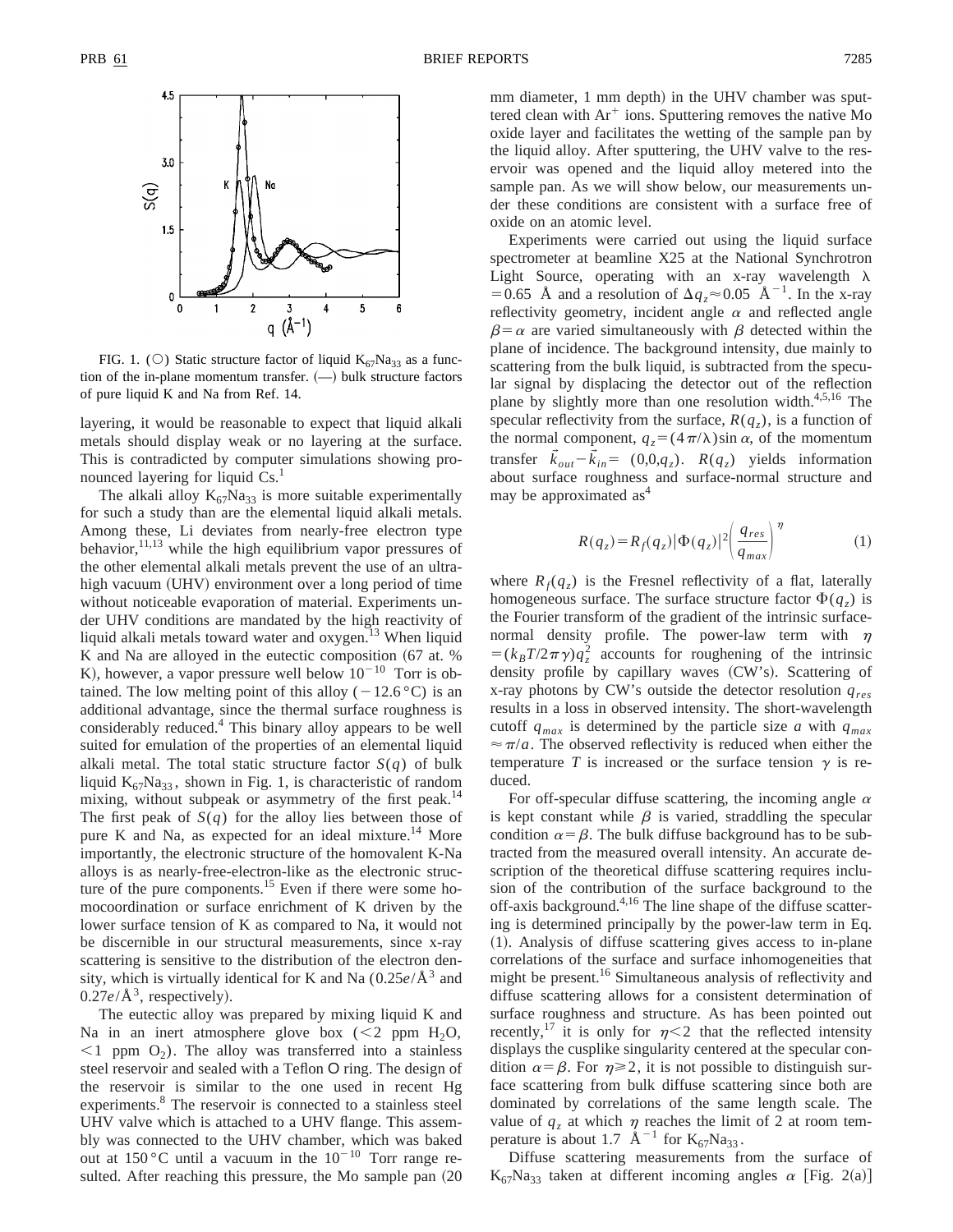

FIG. 2. (a) Off-specular diffuse scattering from the surface of liquid K<sub>67</sub>Na<sub>33</sub> for different incoming angles  $\alpha$ : (○)0.9 ° (multiplied by 25 for clarity),  $(\blacksquare)$  1.2° ( $\times$ 5), ( $\triangle$ ) 1.77°, ( $\bullet$ ) 2.1° ( $\times$  0.2), and ( $\square$ ): 2.45° ( $\times$  0.1). (b) Extrapolated diffuse scattering (assuming no surface layering) for  $\alpha=4.5$  °: (--) resolution of the present experiment  $\Delta q_z \approx 0.03$  Å<sup>-1</sup>. (---) assuming the resolution attainable at a low-divergence x-ray source,  $\Delta q_z \approx 3 \times 10^{-4}$  Å<sup>-1</sup>. (Intensity  $\times 100$ .)

show that the liquid alloy has a uniform surface roughened by capillary waves. The solid lines through the data are calculated from CW theory [power-law term in Eq.  $(1)$ ] with the surface roughness entirely due to thermally activated surface waves. This model has no adjustable parameters, and the surface tension of  $0.110 \pm 0.003$  N/m is consistent with macroscopic measurements.18 The agreement between the data and CW theory is excellent. The only limitation is in the low-angle region ( $\alpha=0.9$ ° and  $\beta<\alpha$ ), where the footprint of the incoming beam is larger than the flat part of the sample. Apart from this deviation, the sample shows no excess scattering which would be expected from an inhomogeneous surface.4,16 The absence of excess diffuse scattering indicates that the alloy surface is free of microscopic patches or islands of possible contaminants such as oxide or hydride.

As a result of this excellent agreement between CW theory and the measured diffuse scattering, the reflectivity from the alloy surface shown in Fig.  $3$  (open squares) can be compared to the calculated reflectivity from a  $K_{67}Na_{33}$  surface which is roughened by CW but displays no structure [i.e.,  $\Phi(q_z) = 1$ ]. The dashed line in Fig. 3 displays this theoretical prediction and it is obvious that the data rise above it, consistent with the low-angle behavior of surface-induced layering observed previously.3,4 This point is emphasized further in the inset where the measured  $R(q<sub>z</sub>)$  is divided by



FIG. 3. X-ray reflectivity from a clean liquid  $K_{67}Na_{33}$  surface at room temperature ( $\square$ ) and K<sub>67</sub>Na<sub>33</sub> following an exposure to 3000 L of oxygen  $(\bullet)$  Also included for reference:  $(-)$  calculated Fresnel reflectivity from an ideal  $K_{67}Na_{33}$  surface; (- - -) calculated reflectivity  $R_{\text{cw}}$  from a  $K_{67}Na_{33}$  surface roughened by capillary waves at room temperature. Inset: Surface structure factor  $|\Phi(q_z)|^2$ of liquid  $K_{67}Na_{33}$  at room temperature ( $\square$ ). For comparison the surface structure factors for liquid Ga (closed triangles) and In (closed boxes) are included.  $q_z$  is normalized to the position of the first peak in the bulk  $S(q)$ .

 $R_f$  and the power-law CW term in Eq.  $(1)$  to obtain a direct measure of the surface structure factor  $\Phi(q_z)$ . As can be seen, the value of  $\Phi(q_z)$  rises above unity with increasing  $q<sub>z</sub>$ , as expected when constructive interference of x rays due to surface layering is present. The low-angle tail of the surface structure factor of  $K_{67}Na_{33}$  is now compared with that of liquid Ga and In reported previously.<sup>3,4</sup> To normalize  $q_z$  to the atomic size,  $q_z$  has been divided by  $q_z^{max}$  of the first maximum of  $S(q)$ .<sup>19</sup> For  $K_{67}Na_{33}$ ,  $q_z^{max} \approx 1.7 \text{ Å}^{-1}$ whereas for Ga and In  $q_z^{max} \approx 2.4 \text{ \AA}^{-1}$ . It is evident that the surface structure factor indicative of surface-normal layering does not increase as quickly for  $K_{67}Na_{33}$  as for Ga or In. Assuming that the same layering model that successfully describes the surface of Ga  $(Ref. 3)$  and In  $(Ref. 4)$  also applies to  $K_{67}Na_{33}$ , the measurement indicates that either the surface layering of the alloy is significantly weaker than that of both Ga or In, or the length over which the layering decays into the bulk is significantly shorter. One can speculate that there might be a correlation between these layering length scales and the surface tension. This would mean that weak or quickly decaying layering is expected for LM's with exceptionally low surface tension. Clearly, data extending well beyond  $q_z = 1$   $\text{\AA}^{-1}$  are needed to support this conclusion.

Several factors contribute to the difficulty of extending reflectivity measurements to values of  $q<sub>z</sub>$  large enough to cover the expected position of the layering peak. The reflected intensity falls over almost ten orders of magnitude, while the background from the bulk structure factor increases, as this value of  $q<sub>z</sub>$  is approached. We must also consider that the exponent  $\eta$  approaches its limiting value of 2 for  $q \rightarrow 1.7 \text{ \AA}^{-1}$  so that the specular cusp becomes broadened and ultimately lost in the diffuse background. Because of these effects, simply increasing the photon flux is not